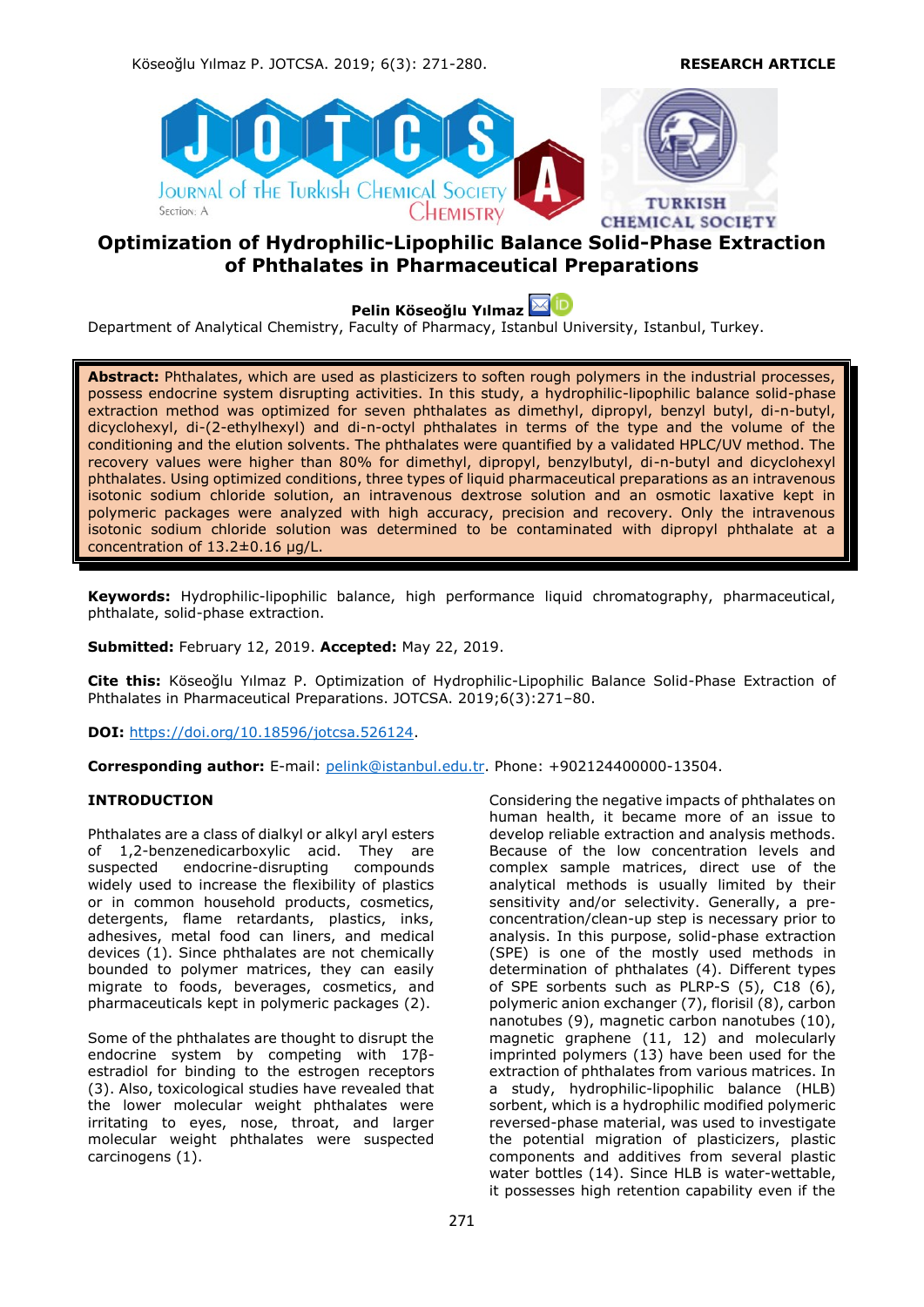sorbent runs dry. Also HLB contains both nonpolar and polar functional groups, that provides retention of a wide range of analytes from aqueous samples (4).

One of the reasons of the exposure to phthalates for human is the contaminated pharmaceutical preparations kept in polymeric packages. There are several studies on migration and/or determination of pharmaceutical packaging materials in the literature (15, 16). In the present study, it was aimed to determine the phthalate content of liquid pharmaceutical preparation samples in polymeric packages by an offline SPE-HPLC/UV method. A SPE procedure was optimized for the extraction of seven phthalates as dimethyl (DMP), dipropyl (DPP), benzyl butyl (BBP), di-ndicyclohexyl (DCHP), di-(2ethylhexyl) (DEHP) and di-n-octyl (DOP) phthalates using HLB cartridges. The analytes were detected by a simultaneous HPLC-UV method. Finally, the developed SPE-HPLC/UV method was applied to 3 different types of liquid pharmaceutical preparations as an intravenous isotonic NaCl solution, an intravenous dextrose solution, and an osmotic laxative preparation kept in polymeric packages.

#### **MATERIALS AND METHODS**

#### **Materials and chemicals**

The analytical standards of DMP, DPP, DBP, BBP, DCHP, DEHP, DOP and formic acid (FA) were purchased from Sigma (Darmstadt, Germany). The stock solution that contained each of the analyzed phthalates at a concentration of 10 mg/L was prepared with HPLC-grade methanol. The standard solutions in the range of 0.05–2.50 mg/L were prepared by diluting the stock solution to appropriate volumes with the mobile phase. Supel™-Select HLB SPE cartridges (200 mg/6 mL) were purchased from Sigma-Aldrich (Düren, Germany). Methanol (MeOH) (HPLC-grade), acetonitrile (ACN) (HPLC-grade), o-phosphoric acid (OPA) and potassium dihydrogen phosphate  $(KH<sub>2</sub>PO<sub>4</sub>)$  were purchased from Merck (Darmstadt, Germany). The phosphate buffer was prepared with 0.78 g  $KH<sub>2</sub>PO<sub>4</sub>$  and 340 µL of OPA in 1 L of ultra pure water. All of the glassware used was rinsed with n-hexane and dried at 90°C to avoid any contamination of phthalates. Also a blank analysis was carried out to check the purity of the chemicals and SPE cartridge used.

#### **Pharmaceutical preparation samples**

Intravenous isotonic NaCl solution, intravenous dextrose solution, and osmotic laxative preparation in polymeric packages were purchased from a local drugstore in Istanbul (Turkey) in 2017.

# **Instruments and analytical conditions**

The quantitative analysis of the phthalates was accomplished with a Shimadzu (Shimadzu, Kyoto, Japan) LC20A HPLC system with UV detection. Analytes were separated on a GL Sciences (GL Sciences, Tokyo, Japan) Intersil ODS-3 column (C18, 250×4.6 mm, i.d. 5.0 μm) and quantified by a slightly modified HPLC-UV method, which was developed and validated in a former study (2). A gradient program with a mobile phase system consisting of 0.2 M  $KH<sub>2</sub>PO<sub>4</sub>$  buffer (pH 2.6) and MeOH/ACN (50:50, v/v) was established for the elution. The flow rate was 1 mL/min and the injection volume was set to 20 μL. The column temperature was adjusted to 40°C. The analyte peaks were detected at 230 nm. All of the analyses were performed in triplicate. The data obtained were analyzed by the LabSolutions software (version 1.25).

### **Quantification of phthalates**

Phthalates were identified by comparing their retention times with those of the ones in the samples and with the increase of the peak areas after spiking. Data obtained using different wavelengths were compared. The quantification was performed by the external standard method. The calibration curves were prepared in the concentration range of 0.05–2.50 mg/L with six replicates. The linear regression model of leastsquares was used for the calibration and analysis of the results (LabSolutions, Version 1.25).

### **Optimization of the SPE method**

At first, the SPE optimization studies were performed with a standard solution containing each of the phthalates at a concentration of 0.10 mg/L. The volume and the type of the conditioning and the elution solvents were optimized to obtain the highest recovery values. Several conditioning solvents (A: MeOH, water; B: MeOH; C: MeOH, 1% *o*-phosphoric acid solution; D: MeOH at pH 3.0 by *o*-phosphoric acid, water; E: MeOH at pH 3.6 by phosphate buffer) were examined to get the best retention. Three different types of elution solvents (MeOH/ACN, 50:50 v/v; ACN; ACN with 1% FA) were compared in terms of elution efficiency. The volumes of the conditioning and the elution solvents were selected following the trials performed with 3, 6 and 12 mL of each. Later, phthalates were extracted from the original and spiked (at 0.10 mg/L) liquid pharmaceutical preparation samples using the optimized SPE procedure. The standard solutions, original and spiked samples were extracted in triplicate to check the repeatability of the method. The precision of the method was determined as the percent relative standard deviation (RSD%) of the three replicate extractions. The recoveries from the standard solutions were calculated using the HPLC analysis data and the real concentration of the solutions. The recovery from the pharmaceutical preparation samples were determined by the data of the original and the spiked samples.

#### **RESULTS AND DISCUSSION**

In the present study, Supel™-Select HLB cartridges, which were composed of hydrophilic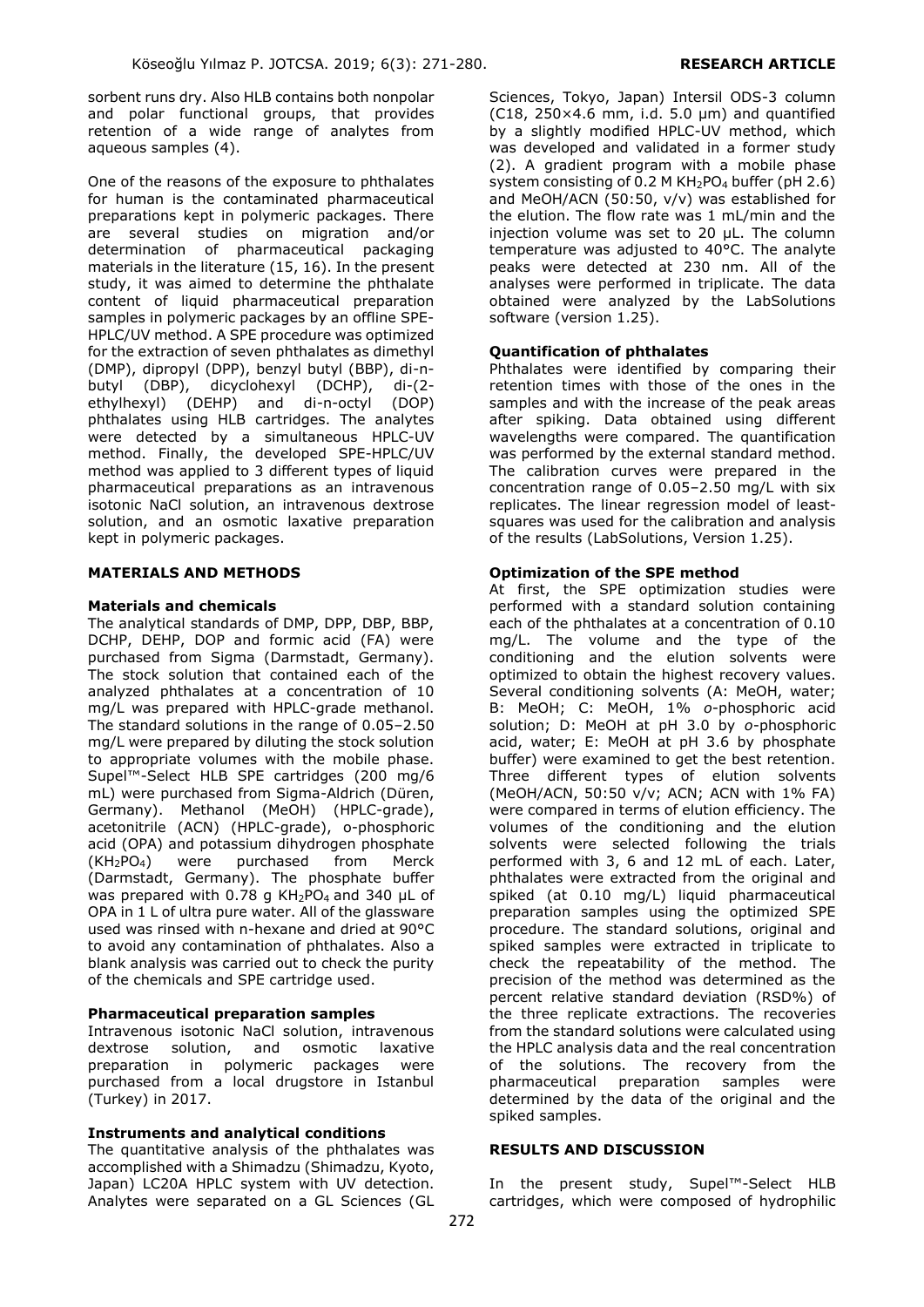modified styrene polymer, were used for the extraction of phthalates. One of the advantages of HLB sorbents for the extraction of analytes with aromatic rings is their selectivity to these compounds by π–π interactions. In addition, HLB sorbents possess both nonpolar and polar functional groups, providing the extraction of a wide range of polar to nonpolar and acidic to basic compounds from aqueous samples. Considering these advantages, an HLB SPE method was developed and applied for the extraction of DMP,

DPP, BBP, DBP, DCHP, DEHP and DOP (Figure 1) from liquid pharmaceutical preparations kept in polymeric packages. The volume and type of the conditioning and the elution solvents were optimized to obtain the highest recovery values. Phthalates were quantified by a slightly modified HPLC-UV method, which was developed and validated by Yilmaz et al. (2). The analytical performance of the present HPLC-UV method was given in Table 1.



**Figure 1.** Chemical structures of the analyzed phthalates.

**Selection of the conditioning solvent type** 

The general conditioning procedure for an HLB cartridge includes conditioning with an organic solvent like methanol (MeOH) or acetonitrile (ACN) followed by water or a buffer solution for aqueous samples. In the present study, several conditioning solvent types (A: MeOH, water; B: MeOH; C: MeOH, 1% *o*-phosphoric acid solution; D: MeOH at pH 3.0 by *o*phosphoric acid, water; E: MeOH at pH 3.6 by phosphate buffer) were examined to get the best retention from a standard solution containing each of the phthalates at a

concentration of  $0.10$  mg  $L^{-1}$  (Figure 2). Recovery values higher than 80.00% were obtained by using conditioning solvent E. Only DEHP and DOP had lower retention (recoveries 52.88% and 32.62%, respectively) since the polarities of these analytes were significantly lower than the others. After conditioning, 6 mL of the standard solution was loaded. The cartridge was washed with 3 mL of water to avoid the water soluble interferences. Then the analytes were eluted with 6 mL of ACN containing 1% FA.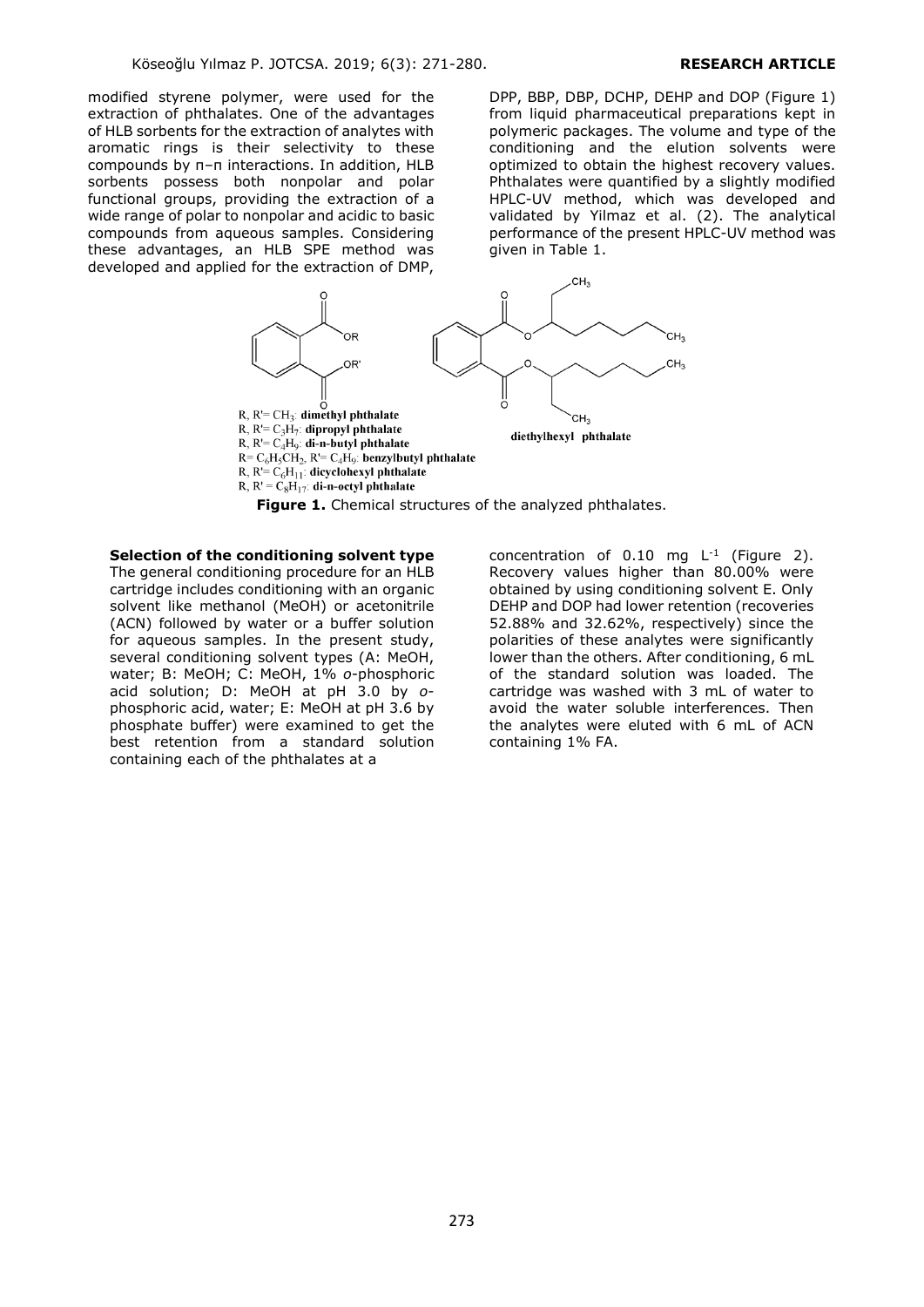| Analyte     | $t_{R}$ (min)      | <b>Calibration range</b> | Linear equation         | $R^2$  | LOD    | LOO    | <b>Tailing factor</b> | <b>Resolution</b>        |
|-------------|--------------------|--------------------------|-------------------------|--------|--------|--------|-----------------------|--------------------------|
|             |                    | (mg/L)                   |                         |        | (mg/L) | (mg/L) |                       |                          |
| <b>DMP</b>  | $4.285 \pm 0.018$  | $0.05 - 2.50$            | $v = 1016567x + 7258.6$ | 0.9999 | 0.01   | 0.02   | $1.167 \pm 0.035$     | $\overline{\phantom{0}}$ |
| <b>DPP</b>  | $6.589 \pm 0.035$  | $0.05 - 2.50$            | $v = 504397x + 4266.2$  | 0.9999 | 0.01   | 0.02   | $1.145 \pm 0.049$     | $12.018 \pm 0.162$       |
| <b>BBP</b>  | $7.589 \pm 0.095$  | $0.05 - 2.50$            | $v = 632886x + 4272.5$  | 0.9999 | 0.01   | 0.02   | $1.137\pm0.085$       | $5.704 \pm 0.055$        |
| <b>DBP</b>  | $7.897 \pm 0.033$  | $0.05 - 2.50$            | $v = 290853x + 3066.5$  | 0.9999 | 0.01   | 0.03   | $1.141 \pm 0.063$     | $2.057 \pm 0.063$        |
| <b>DHCP</b> | $9.659 \pm 0.021$  | $0.05 - 2.50$            | $v = 250847x + 2352.1$  | 0.9999 | 0.01   | 0.02   | $1.118 \pm 0.055$     | $9.481 \pm 0.085$        |
| <b>DEHP</b> | $13.581 \pm 0.045$ | $0.05 - 2.50$            | $v = 2562203x + 546.5$  | 0.9999 | 0.01   | 0.02   | $1.102 \pm 0.065$     | 17.764±0.046             |
| <b>DOP</b>  | 14.415±0.019       | $0.05 - 2.50$            | $v = 241992x - 2914.6$  | 0.9977 | 0.09   | 0.27   | $1.110\pm0.078$       | $2.941 \pm 0.084$        |

**Table 1.** Analytical performance of the HPLC/UV method  $(n = 6)$ .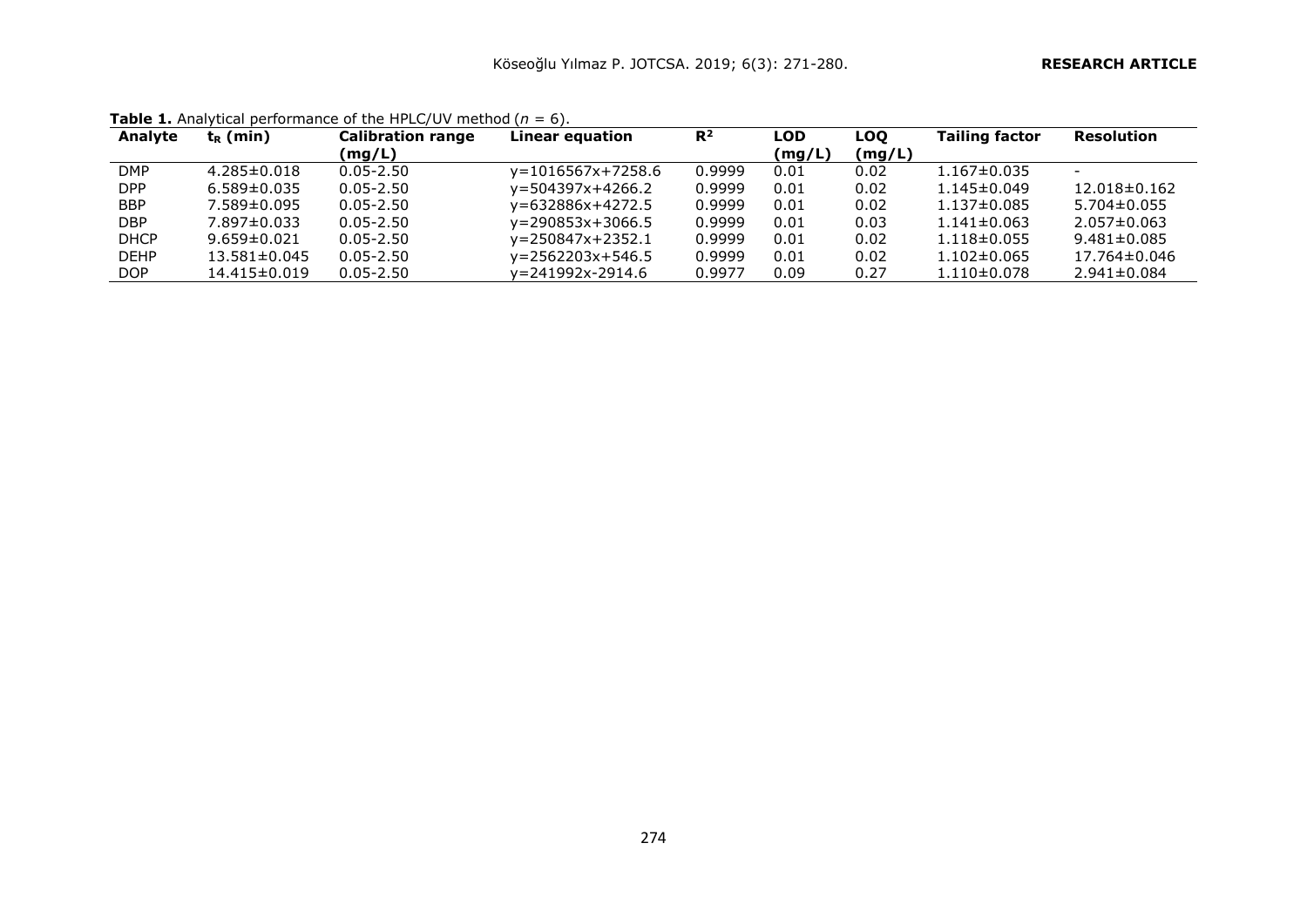

**Figure 2.** Selection of the conditioning solution. Loading: 6 mL of 0.10 mg/L standard solution, washing: 3 mL H2O, elution: 6 mL ACN (1% FA). *n* = 3, RSD%: 0.62 – 2.35.

#### **Selection of the elution solvent type**

Three different types of elution solvents (MeOH/ACN, 50:50 v/v; ACN; ACN with 1% FA) were examined to optimize the SPE procedure. The highest recovery values were obtained with

ACN containing 1% FA (Figure 3). Non-acidified elution solvents were incapable of breaking the interactions between the phthalates and the HLB sorbent sufficiently.



**Figure 3.** Selection of the elution solvent. Conditioning: 6 mL of MeOH **-** 6 mL of water, loading: 6 mL of 0.10 mg/L standard solution, washing:  $3 \text{ mL H}_2\text{O}$ .  $n = 3$ , RSD%:  $0.74 - 2.14$ .

#### **Selection of the conditioning and the elution solvents' volumes**

Several studies were performed to optimize the volumes of conditioning and the elution solvents. For this purpose 3, 6, and 12 mL of conditioning and elution solvents were used for the extraction of the phthalates. Considering the recovery values, 6 mL of conditioning solvent (Figure 4) and 6 mL of elution solvent were selected as the optimum volumes (Figure 5). The volume values higher than 6 mL provided similar results of recovery.

**Pharmaceutical preparation sample analysis** Using the optimized SPE procedure, phthalates were extracted from three different types of liquid pharmaceutical preparations as an intravenous isotonic NaCl solution, an intravenous dextrose solution, and an osmotic laxative preparation in polymeric packages. Six milliliters of the sample was loaded to HLB cartridge after conditioning with 6 mL of MeOH at pH 3.6 (adjusted by phosphate buffer). The sorbent was washed with 3 mL of water and the analytes were eluted using 6 mL of ACN containing 1% FA. The solvent was evaporated under reduced pressure and the residue was dissolved in 0.6 mL of the mobile phase. Twenty microliters of the filtered solution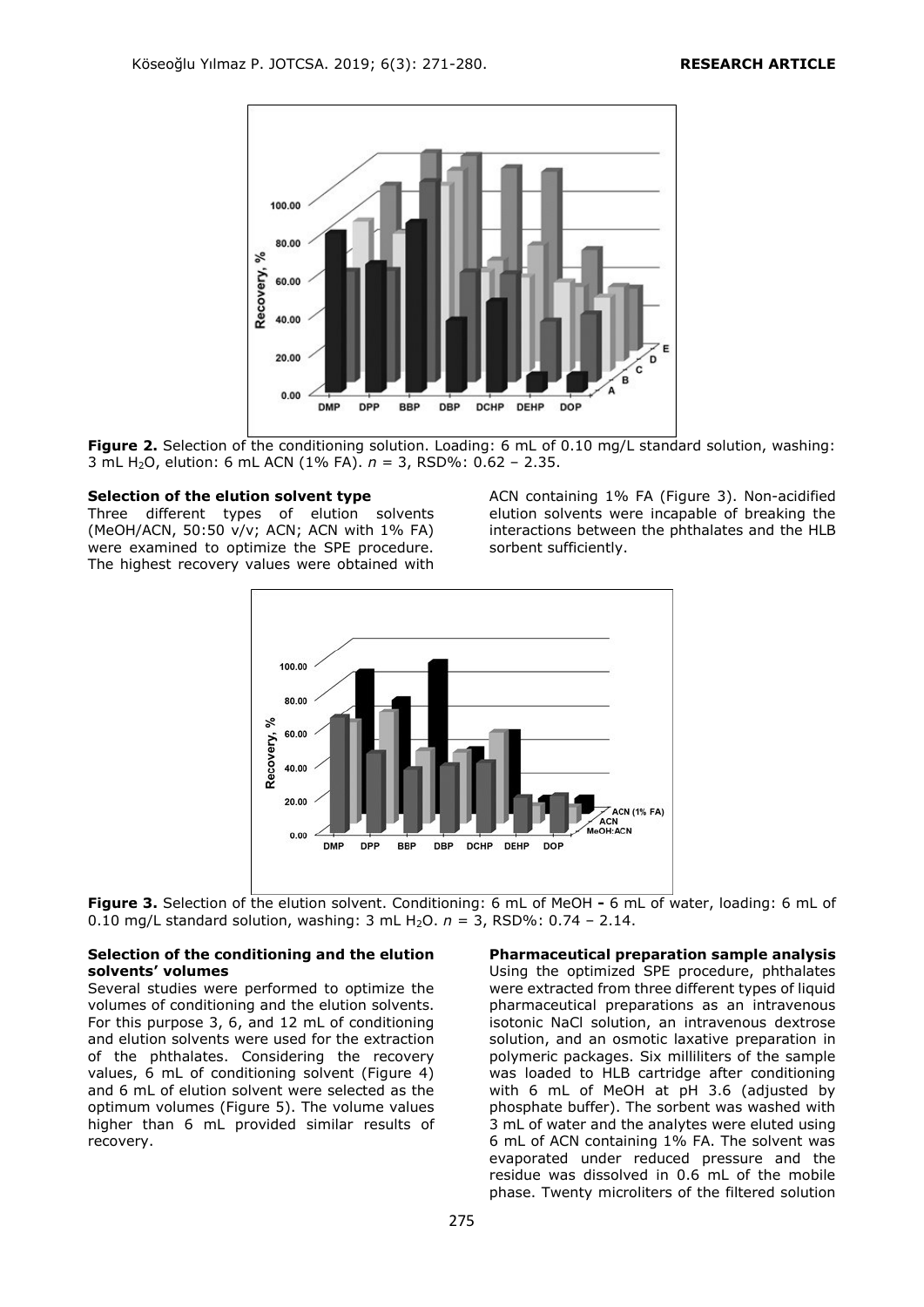(through 0.45 μm) was injected to the HPLC-UV system. The SPE procedure was triplicated for each of the original and the spiked (at 0.10 mg/L) samples. All of the HPLC-UV analyses were performed in triplicate. Precision of the method

was determined in terms of relative standard deviation percent (RSD%), which was lower than 2.85% (Table 2). The recovery values of the phthalates were higher than 80% except DEHP and DOP (Table 2).



Figure 4. Selection of the conditioning solvent volume. Conditioning: 6 mL MeOH, loading: 6 mL 0.10 mg/L standard solution, washing: 3 mL H2O, elution: 6 mL of ACN (1% FA). *n* = 3, RSD%: 0.52 – 2.11.



**Figure 5.** Selection of the elution solvent volume. Conditioning: 6 mL of MeOH, loading: 6 mL 0.10 mg/L std solution, washing: 3 mL of H2O, elution: 6 mL ACN (1% FA). *n* = 3, RSD%: 0.96 – 2.41.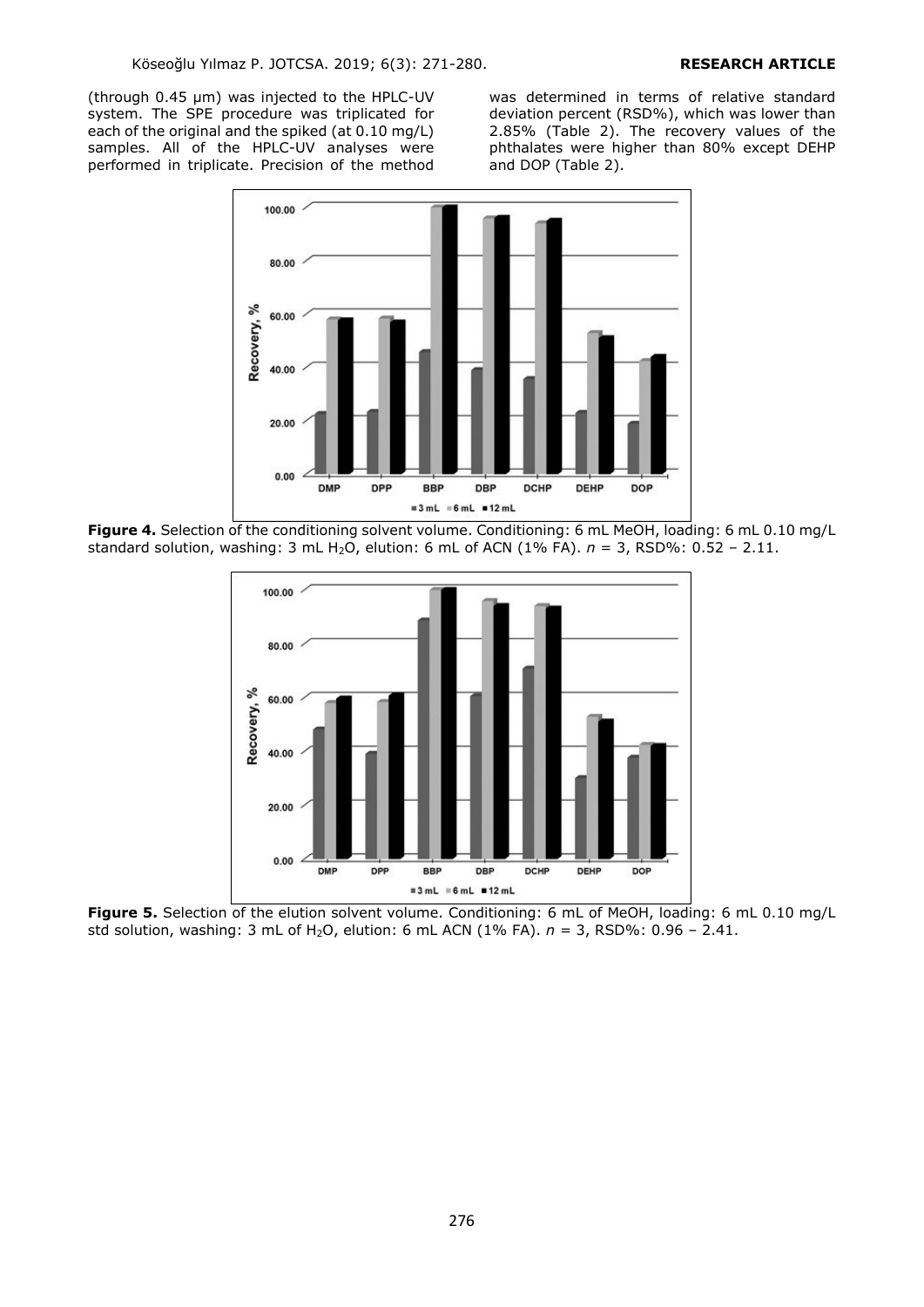**Table 2.** Precision and accuracy of the SPE-HPLC/UV method\* .

| Analyte     | <b>Isotonic NaCl solution</b> |      | <b>Dextrose solution</b> |      | <b>Osmotic laxative</b> |      |  |  |  |  |
|-------------|-------------------------------|------|--------------------------|------|-------------------------|------|--|--|--|--|
|             | Recovery%                     | RSD% | Recovery%                | RSD% | Recovery%               | RSD% |  |  |  |  |
| <b>DMP</b>  | 92.45                         | 2.36 | 103.48                   | 1.99 | 108.96                  | 1.68 |  |  |  |  |
| <b>DPP</b>  | 96.33                         | 2.59 | 100.65                   | 1.86 | 90.21                   | 2.85 |  |  |  |  |
| <b>BBP</b>  | 87.21                         | 1.89 | 96.55                    | 2.10 | 90.25                   | 2.01 |  |  |  |  |
| <b>DBP</b>  | 86.66                         | 2.45 | 88.23                    | 1.98 | 86.63                   | 1.68 |  |  |  |  |
| <b>DCHP</b> | 80.55                         | 1.50 | 80.55                    | 2.05 | 81.02                   | 1.56 |  |  |  |  |
| <b>DEHP</b> | 50.88                         | 1.02 | 54.72                    | 2.01 | 53.12                   | 2.01 |  |  |  |  |
| <b>DOP</b>  | 45.77                         | 2.05 | 40.52                    | 2.54 | 41.22                   | 2.11 |  |  |  |  |

 $*$  Samples were spiked at 0.10 mg/L  $(n = 3)$ .

In other studies, DEHP and DBP were detected in pharmaceutical preparations kept in polyvinyl chloride and polyethylene packages, respectively (16, 17, 18, 19). Unlikely, the analyzed samples did not contain any of the phthalates examined in the present work, except isotonic NaCl solution

which was determined as contaminated with DPP at 13.2±0.16 μg/L (RSD%, 1.24%). HPLC chromatograms belonging to original and spiked isotonic NaCl solution samples were given in Figure 6.





#### **CONCLUSION**

In the present study, an SPE method was optimized for the simultaneous extraction of seven phthalates from liquid pharmaceutical preparations by HLB cartridges. The optimized extraction method was capable of extraction of DMP, DPP, DBP, BBP and DCHP with recovery values higher than 80%. The extraction recoveries were below 80% for DEHP and DOP since they have lower polarities. A conditioning solvent with lower polarity might be more

appropriate to improve the retention of DEHP and DOP by HLB sorbent. The optimized SPE method provided determination of low concentrations of phthalates (at level of μg/L) with good precision and accuracy using a common HPLC system with UV detection. To the best of our knowledge, the proposed work might be the first report on phthalate content of pharmaceuticals kept in polymeric packages in Turkey.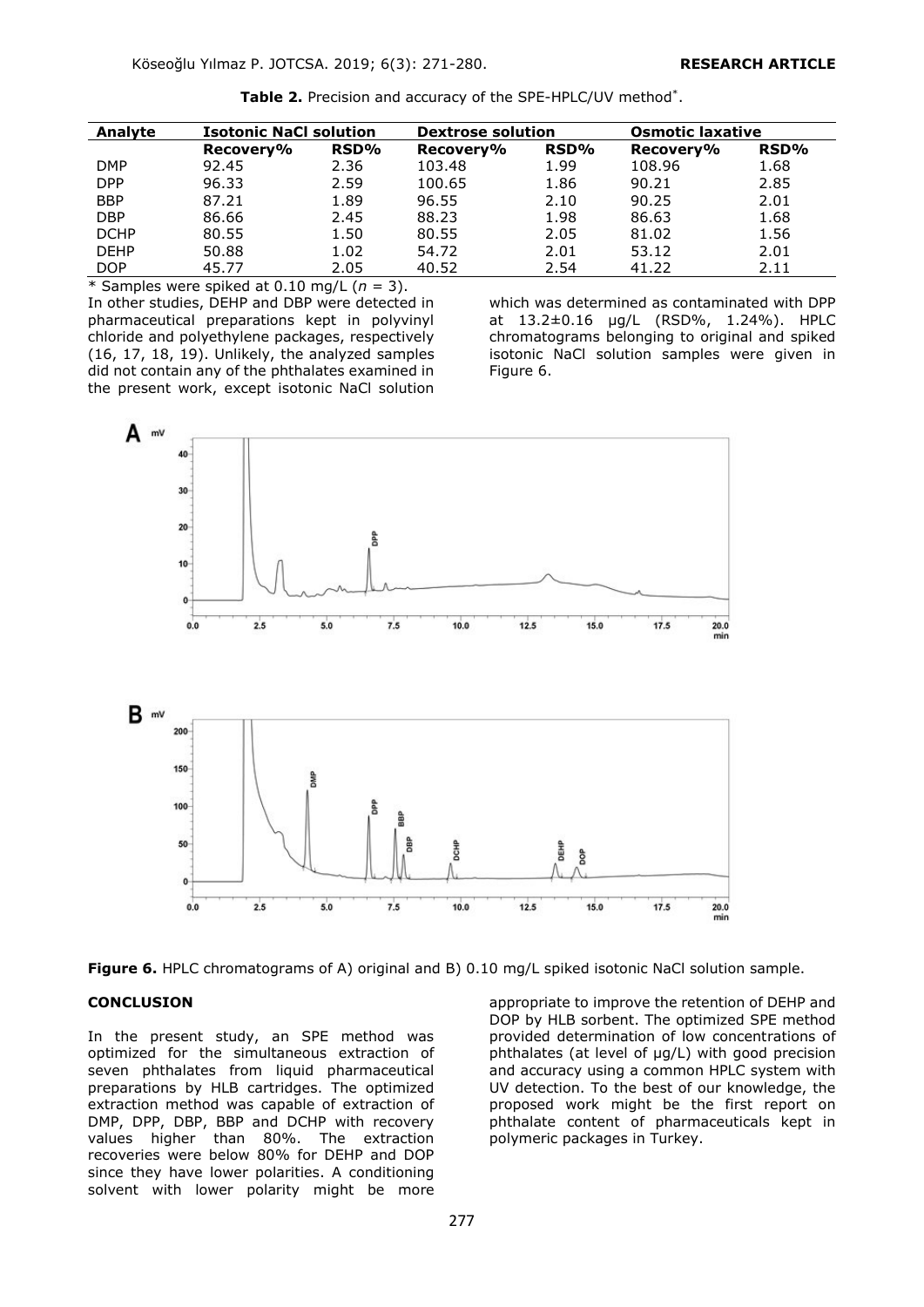#### **ACKNOWLEDGEMENTS**

A part of this study was presented as an oral presentation in International Eurasian Conference on Biological and Chemical Sciences, 26-27 April, 2018, Ankara, Turkey.

# **REFERENCES**

1. Gómez-Hens A, Aguilar-Caballos M. Social and economic interest in the control of phthalic acid esters. TrAC Trends in Analytical Chemistry. 2003 Dec;22(11):847–57.

2. Yılmaz PK, Ertaş A, Kolak U. Simultaneous determination of seven phthalic acid esters in beverages using ultrasound and vortex-assisted dispersive liquid–liquid microextraction followed by high-performance liquid chromatography. Journal of Separation Science. 2014 Aug;37(16):2111–7.

3. Ghisari M, Bonefeld-Jorgensen EC. Effects of plasticizers and their mixtures on estrogen receptor and thyroid hormone functions. Toxicology Letters. 2009 Aug;189(1):67–77.

4. Russo MV, Avino P, Perugini L, Notardonato I. Extraction and GC-MS analysis of phthalate esters in food matrices: a review. RSC Advances. 2015;5(46):37023–43.

5. Brossa L, Marcé R., Borrull F, Pocurull E. Application of on-line solid-phase extraction–gas chromatography–mass spectrometry to the determination of endocrine disruptors in water samples. Journal of Chromatography A. 2002 Jul;963(1–2):287–94.

6. Del Carlo M, Pepe A, Sacchetti G, Compagnone D, Mastrocola D, Cichelli A. Determination of phthalate esters in wine using solid-phase extraction and gas chromatography–mass spectrometry. Food Chemistry. 2008 Dec;111(3):771–7.

7. Guo Z, Wang S, Wei D, Wang M, Zhang H, Gai P, et al. Development and application of a method for analysis of phthalates in ham sausages by solid-phase extraction and gas chromatography– mass spectrometry. Meat Science. 2010 Mar;84(3):484–90.

8. Sánchez-Avila J, Fernandez-Sanjuan M, Vicente J, Lacorte S. Development of a multiresidue method for the determination of organic micropollutants in water, sediment and mussels using gas chromatography–tandem mass spectrometry. Journal of Chromatography A. 2011 Sep;1218(38):6799–811.

9. González‐Sálamo J, Hernández‐Borges J, Afonso M del M, Rodríguez‐Delgado MÁ. Determination of phthalates in beverages using multiwalled carbon nanotubes dispersive solidphase extraction before HPLC–MS. Journal of Separation Science. 2018 Jun;41(12):2613–22.

10. Luo Y-B, Yu Q-W, Yuan B-F, Feng Y-Q. Fast microextraction of phthalate acid esters from beverage, environmental water and perfume samples by magnetic multi-walled carbon nanotubes. Talanta. 2012 Feb;90:123–31.

11. Ye Q, Liu L, Chen Z, Hong I. Analysis of phthalate acid esters in environmental water by magnetic graphene solid phase extraction coupled with gas chromatography–mass spectrometry. Journal of Chromatography A. 2014 Feb;1329:24–9.

12. Tolmacheva VV, Apyari VV, Kochuk EV, Dmitrienko SG. Magnetic adsorbents based on iron oxide nanoparticles for the extraction and preconcentration of organic compounds. Journal of Analytical Chemistry. 2016 Apr;71(4):321–38.

13. Chen N, He J, Wu C, Li Y, Suo A, Wei H, et al. Synthesis of molecularly imprinted polymers by atom transfer radical polymerization for the solidphase extraction of phthalate esters in edible oil. Journal of Separation Science. 2017 Mar;40(6):1327–33.

14. Guart A, Bono-Blay F, Borrell A, Lacorte S. Migration of plasticizersphthalates, bisphenol A and alkylphenols from plastic containers and evaluation of risk. Food Additives & Contaminants: Part A. 2011 May;28(5):676–85.

15. Zdravkovic SA. Solid phase extraction in tandem with GC/MS for the determination of semi-volatile organic substances extracted from pharmaceutical packaging/delivery systems via aqueous solvent systems. Journal of Pharmaceutical and Biomedical Analysis. 2015 Aug;112:126–38.

16. Petruševski V, Jolevska ST, Ribarska JT, Chachorovska M, Petkovska A, Ugarković S. Development of complementary HPLC-DAD/APCI MS methods for chemical characterization of pharmaceutical packaging materials. Journal of Pharmaceutical and Biomedical Analysis. 2016 May;124:228–35.

17. Demoré B, Vigneron J, Perrin A, Hoffman MA, Hoffman M. Leaching of diethylhexyl phthalate from polyvinyl chloride bags into intravenous etoposide solution. Journal of Clinical Pharmacy and Therapeutics. 2002 Apr;27(2):139–42.

18. Mitani K, Izushi F, Kataoka H. Analysis of phthalate contamination in infusion solutions by automated on-line in-tube solid-phase microextraction coupled with high-performance liquid chromatography. J Anal Toxicol. 2004 Oct;28(7):575–80.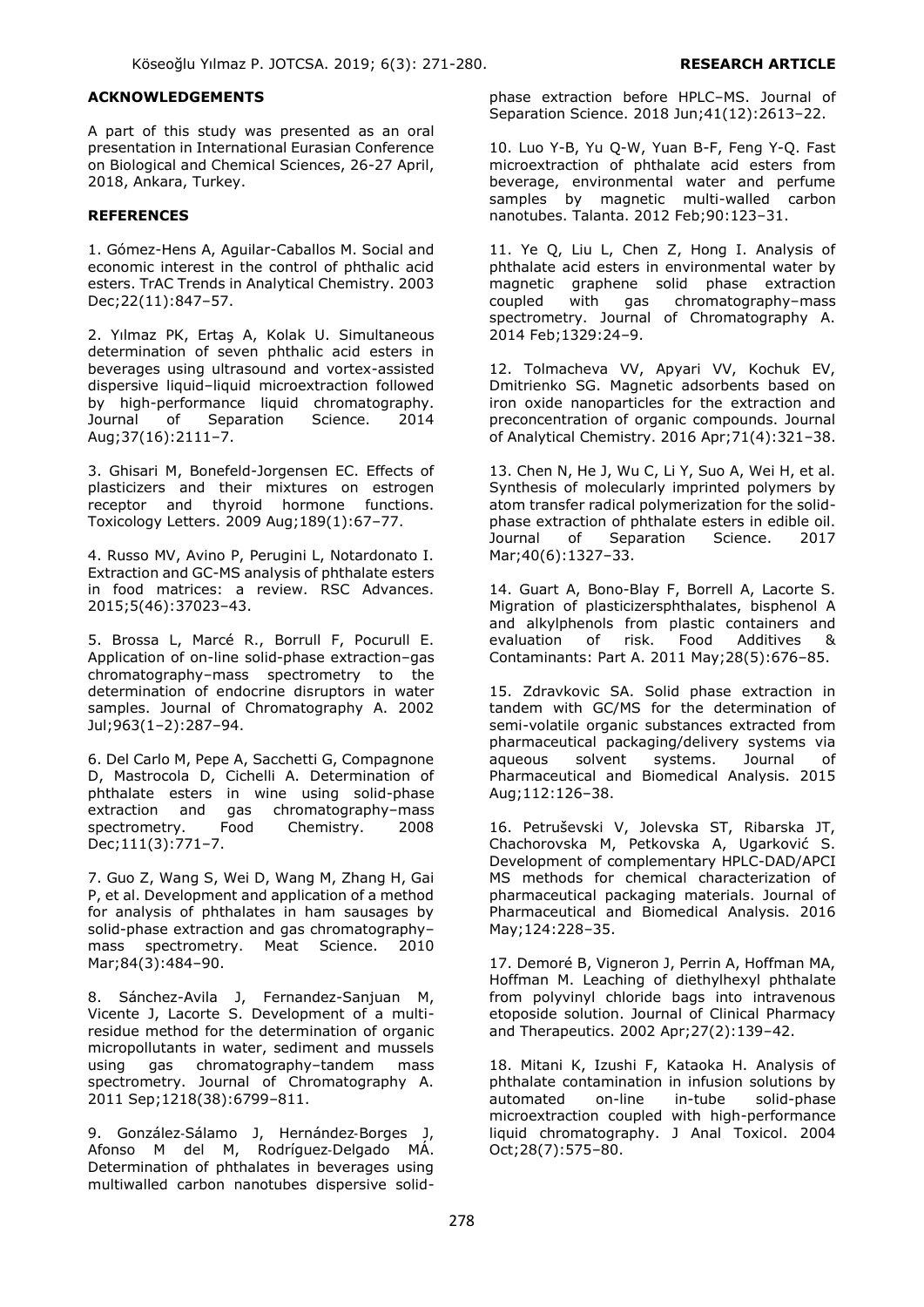19. Chaudhary AK, Waske SA, Yadav S, Chandrashekhar TG, Singh V. Validated reverse phase HPLC method for the determination of

DEHP content in reconstituting diluents and in reconstituted solutions of imipenem and cilastatin<br>for injection. E-Journal of Chemistry. for injection. E-Journal of Chemistry. 2010;7(2):501-13.